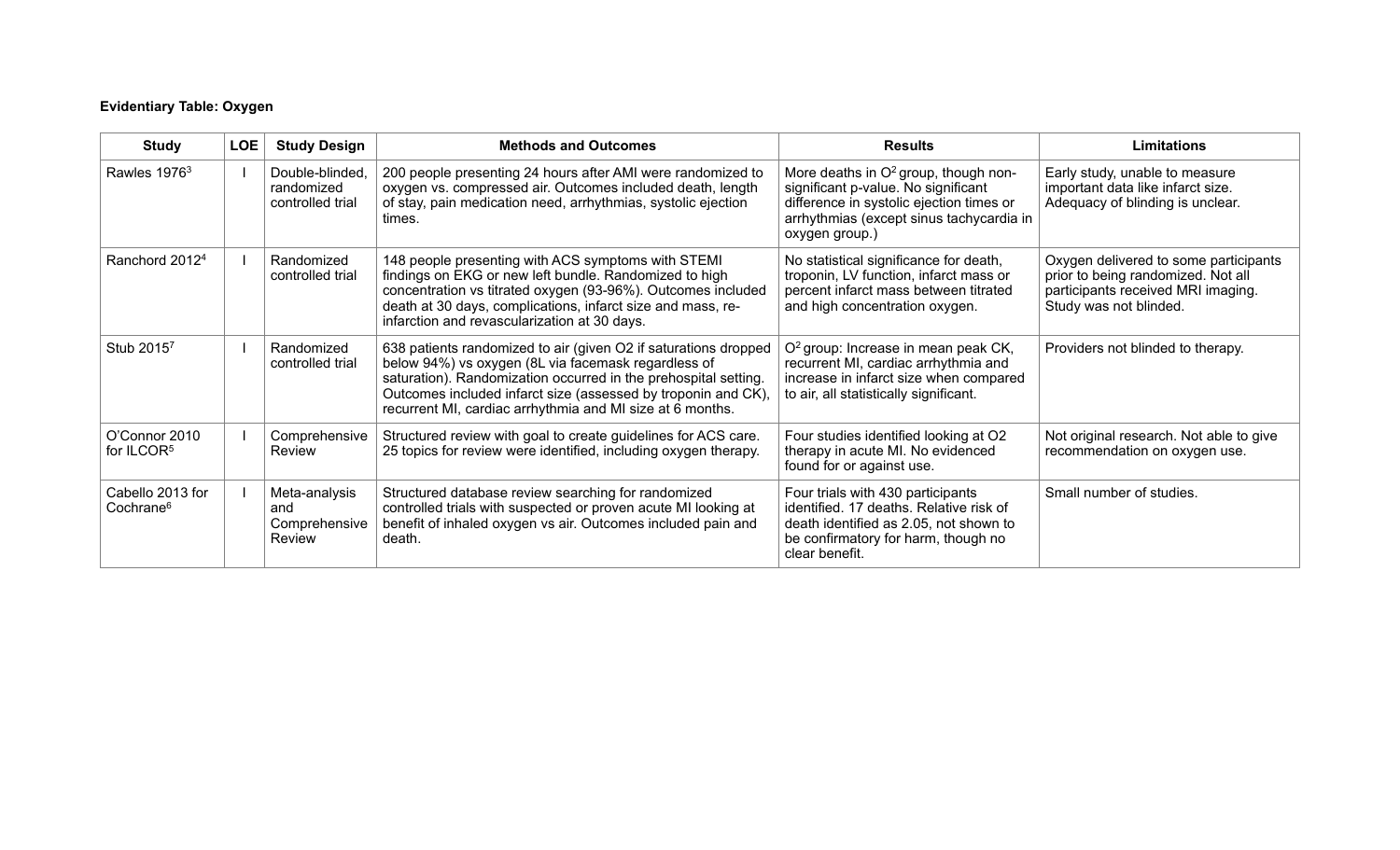## **Evidentiary Table: Aspirin**

| <b>Study</b>                               | <b>LOE</b>     | <b>Study Design</b>                                                                               | <b>Methods and Outcomes</b>                                                                                                                                                                                                                                                                                                                                                                                                                      | <b>Results</b>                                                                                                                                                                                                                                               | <b>Limitations</b>                                                                                                             |
|--------------------------------------------|----------------|---------------------------------------------------------------------------------------------------|--------------------------------------------------------------------------------------------------------------------------------------------------------------------------------------------------------------------------------------------------------------------------------------------------------------------------------------------------------------------------------------------------------------------------------------------------|--------------------------------------------------------------------------------------------------------------------------------------------------------------------------------------------------------------------------------------------------------------|--------------------------------------------------------------------------------------------------------------------------------|
| O'Connor<br>2010 for<br>ILCOR <sup>5</sup> |                | Comprehensive<br>Review                                                                           | Structured database review with the goal of creating<br>guidelines for ACS care. 25 topics were selected for review<br>including the use of aspirin in ACS and the role for<br>prehospital administration.                                                                                                                                                                                                                                       | Two studies identified showing clear<br>benefit to ASA therapy. Two studies<br>showing benefit of EMS use outweighs<br>harm. One study showing no benefit to<br>EMS use. Recommends dispatch or<br>EMS administration if no allergy or<br>bleeding disorder. | Very few prehospital studies identified<br>to make strong recommendation for<br>EMS use.                                       |
| ISIS-2 Coll.<br>Group<br>198810            |                | Double-blinded<br>randomized<br>controlled trial                                                  | 17,187 patients at 417 hospitals presenting with acute MI<br>were randomized to streptokinase, aspirin or both (or placebo<br>of all three options). Outcomes: Vascular death at 5 weeks,<br>reinfarction, cardiac rupture, cardiac arrest, bleeding, stroke<br>and non-vascular death. Side-effects also monitored.                                                                                                                             | Aspirin showed significant survival over<br>placebo (9.4% v. 11.8%) with<br>combination aspirin and streptokinase<br>showing greatest survival benefit (8% v.<br>$13.2\%$ ).                                                                                 |                                                                                                                                |
| O'Gara 2013 for<br>the $AHA^{40}$          |                | Comprehensive<br>Review/Clinical<br>Guideline                                                     | Structured review on the treatment of ST-elevation MI,<br>including the role of aspirin use in suspected cases.                                                                                                                                                                                                                                                                                                                                  | Three studies identified leading to a<br>Class I recommendation by the AHA for<br>aspirin administration prior to PCI.                                                                                                                                       | These are clinical guidelines based on<br>original research. Does not specify the<br>role of EMS in administration of aspirin. |
| Freimark 2002 <sup>12</sup>                |                | <b>Subset Analysis</b><br>of double-blinded<br>randomized<br>controlled trial<br>(ARGAMI-2 trial) | Original study was looking at heparin vs. argatroban in MI<br>patients receiving lytics. The timing of aspirin administration<br>was recorded during the study and subset analysis<br>performed on 1200 patients. Early administration defined as<br>before thrombolytic therapy. Late administration was defined<br>as after thrombolysis. Outcomes: Mortality (7, 30 and 365<br>days), recurrent MI, recurrent ischemia,<br>v-fib/tach, shock. | Median time to ASA for early vs late: 1.6<br>vs 3.5 hours. Mortality was significantly<br>lower in early group at 7 days (2.5% vs<br>5.6%), 30 days (3.3% vs 7.3%) and 1<br>year (5% vs 10.6%), all with significant<br>p-values.                            | Subset analysis. No clearly defined<br>time for early vs. late administration.                                                 |
| Barbash<br>200213                          | $\mathbf{III}$ | <b>Case Series</b>                                                                                | Using data from a national Israeli survey (ACSIS 200) 922<br>consecutive patients with AMI were identified. They were<br>divided into two groups: early (prior to admission) vs. late<br>(after admission) ASA administration. Outcomes: Mortality at<br>7 and 30 days, in-hospital complications.                                                                                                                                               | Early administration associated with<br>lower mortality at 7 (2.4 vs 7.3%<br>p=0.002) and 30 (4.9 vs. 11.1%<br>p=0.001) days with lower in-hospital<br>complications.                                                                                        | No time-frame defined for early vs late.<br>No randomization or blinding.                                                      |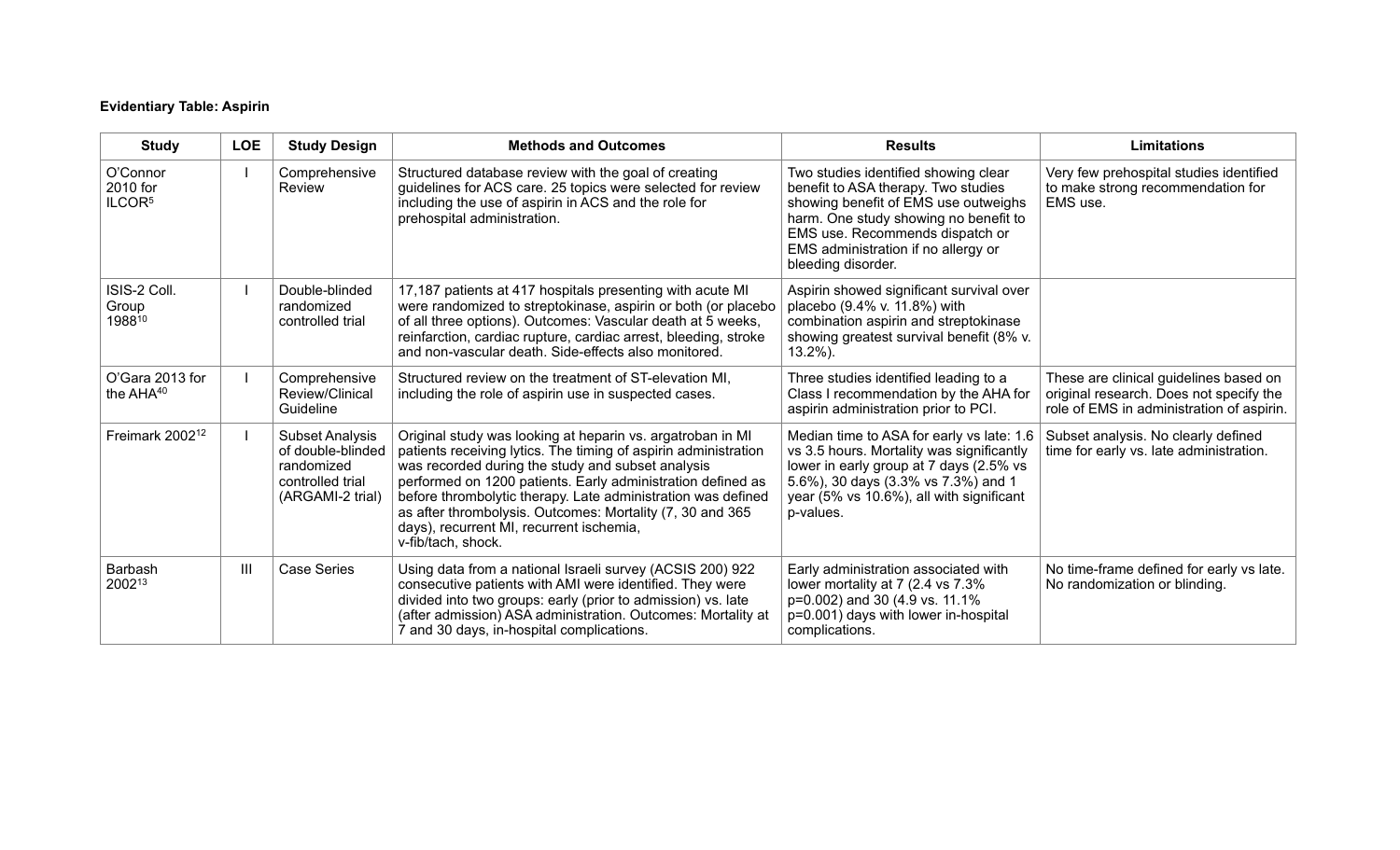## **Evidentiary Table: Nitroglycerin**

| <b>Study</b>               | <b>LOE</b>    | <b>Study Design</b>                              | <b>Methods and Outcomes</b>                                                                                                                                                                                                                                                                                                                                     | <b>Results</b>                                                                                                                                                                                                                                                                                                                                 | <b>Limitations</b>                                                                                                                                                             |
|----------------------------|---------------|--------------------------------------------------|-----------------------------------------------------------------------------------------------------------------------------------------------------------------------------------------------------------------------------------------------------------------------------------------------------------------------------------------------------------------|------------------------------------------------------------------------------------------------------------------------------------------------------------------------------------------------------------------------------------------------------------------------------------------------------------------------------------------------|--------------------------------------------------------------------------------------------------------------------------------------------------------------------------------|
| Bussman 1981 <sup>14</sup> | $\mathbf{II}$ | Non-<br>randomized<br>trial                      | Patients chosen with acute MI and PCWP over 15 mm Hg.<br>29 patients in control group. 31 patients received a<br>nitroglycerineinfusion over 48 hours. All received a Swan-<br>Ganz Outcomes: Infarct size (defined by CK/CK-MB index),<br>Cardiac output, Left ventricular filling pressures                                                                   | Rate of CK release reduced from 79 to 33 U/hr<br>in nitrate group with calculated infarct size 48<br>gEq in nitrate group and 69 gEq in control.<br>Nitrate group also had greater cardiac output<br>and lower left ventricular filling pressures.                                                                                             | Non-blinded study.<br>Randomization process is<br>unclear, if any. Small sample<br>size. Early study unable to<br>calculate infarct size directly,<br>using CK as a surrogate. |
| Charvat 1990 <sup>15</sup> |               | Single blinded<br>randomized<br>controlled trial | 129 people acute MI were randomized into and IV<br>nitroglycerin group (62 patients) and a placebo group (67<br>patients). Outcomes: Peak CK.                                                                                                                                                                                                                   | Peak CK did not differ between the groups as a<br>whole. Subgroup analysis did show non Q-wave<br>MI patients had a significantly lower peak CK<br>with nitroglycerin vs placebo (523 IU/l vs 1049<br>$ U/ p=.002\rangle$                                                                                                                      | Early study unable to calculate<br>infarct size directly, using CK as<br>a surrogate. Single-blinded<br>study.                                                                 |
| Jugdutt 1988 <sup>16</sup> |               | Single blinded<br>randomized<br>controlled trial | 310 patients with acute MI were randomized to placebo<br>versus nitroglycerin infusion for 39 hours. Outcomes: CK<br>infarct size, LV ejection fraction and clinical variables.                                                                                                                                                                                 | Nitrate group had smaller CK measured infarct<br>size (41 vs 55 gEq). LV ejection fraction was<br>22% greater (p=0.05). in-hospital mortality in<br>nitrate group was 14 vs 26% (p=0.01) but this<br>was only in the anterior MI subgroups.                                                                                                    | Single-blinded study. Early study<br>unable to calculate infarct size<br>directly, using CK<br>measurements as surrogate.                                                      |
| Gobel 199546               |               | Double blinded<br>randomized<br>controlled trial | 129 patients with unstable angina were randomized to<br>glyceryl trinitrate or diltiazem. Outcomes: Myocardial<br>Infarction, refractory angina                                                                                                                                                                                                                 | Patients with refractory angina were smaller in<br>diltiazem group when compared to nitrate (10<br>vs 18% p=.02). Infarction was 15% in diltiazem<br>group and 38% in nitrate group, suggesting<br>diltiazem as a better agent.                                                                                                                | No data timing of administration.                                                                                                                                              |
| Ohlin 199817               |               | Single blinded<br>randomized<br>controlled trial | 43 patients receiving thrombolytic therapy for acute MI were<br>randomized to receiving IV nitroglycerine at the same time as<br>lytics or 3 hours after lytics.<br>Outcomes: Plasma levels of malondialdehyde (MDA) which<br>correlate with successful reperfusion were measured.                                                                              | Patients who received nitroglycerine<br>concomitantly with lytics had no change in their<br>MDA levels at 90 minutes. The group receiving<br>nitrates 3 hours later had a significant increase<br>in their plasma MDA levels (p=.036). This<br>suggests nitroglycerine may have a detrimental<br>affect on reperfusion when given with lytics. | Clinicians and patients could not<br>have been blinded to study<br>groups even though those<br>measuring the MDA levels were<br>blinded.                                       |
| Nicolini<br>199418         | $\mathbf{  }$ | Non-<br>randomized<br><b>Controlled Trial</b>    | 46 patients with ACS in a coronary care unit and all patients<br>received tPA. Decision to give nitroglycerin infusion left to<br>treating physician. Those not receiving nitrate treatment<br>(n=11) were in group A, those receiving nitrate treatment<br>(n=35) in group B. Those not receiving nitrates were given<br>saline. Outcome: Plasma levels of tPA | Plasma levels of tPA were found to be<br>significantly higher in the non-nitroglycerin<br>group ( $p = .005$ ).                                                                                                                                                                                                                                | No true randomization. No<br>blinding of therapy to caregivers,<br>patients or investigators.                                                                                  |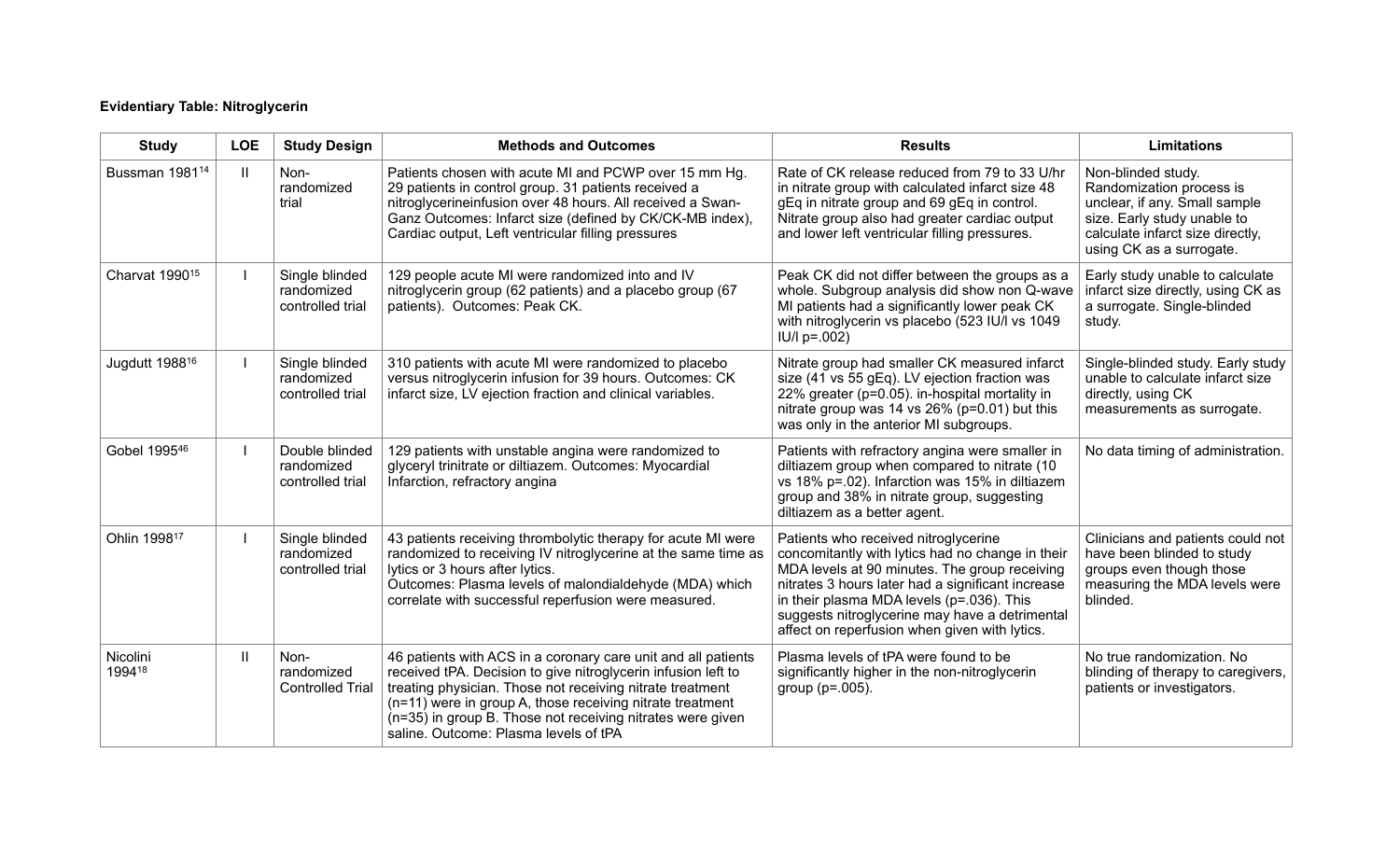## **Evidentiary Table: Morphine Sulfate**

| <b>Study</b>                            | LOE | <b>Study Design</b>                             | <b>Methods and Outcomes</b>                                                                                                                                                                                                                                                          | <b>Results</b>                                                                                                                                                                                                                                                                 | <b>Limitations</b>     |
|-----------------------------------------|-----|-------------------------------------------------|--------------------------------------------------------------------------------------------------------------------------------------------------------------------------------------------------------------------------------------------------------------------------------------|--------------------------------------------------------------------------------------------------------------------------------------------------------------------------------------------------------------------------------------------------------------------------------|------------------------|
| O'Connor 2010<br>for ILCOR <sup>5</sup> |     | Review                                          | Comprehensive Structured database review with the goal of creating<br>guidelines for ACS care. 25 topics were selected for review<br>including the use of opiates and other sedative/analgesics.                                                                                     | Minimal studies were found that looked at<br>opiate use in ACS. A single study was noted<br>that seemed to show that both mortality and<br>rates of MI were more prevalent in patients with<br>NSTEMI who received morphine.                                                   | Minimal studies noted. |
| Meine 2005 <sup>19</sup>                |     | Prospective,<br>Observational<br>Study (cohort) | Nonrandomized, review of patients presenting at 443<br>hospitals in the US with ACS. 57,039 patients were evaluated<br>and outcomes were compared between patients receiving<br>morphine versus not, and those receiving morphine versus<br>nitroglycerine. Oucomes: Mortality rate. | Patients receiving morphine had a higher risk of<br>death both compared to no morphine (OR 1.48)<br>and to those receiving nitroglycerine (OR 1.50).<br>Morphine was associated with increased in-<br>hospital mortality (OR 1.41). Propensity score<br>matching was utilized. | No randomization       |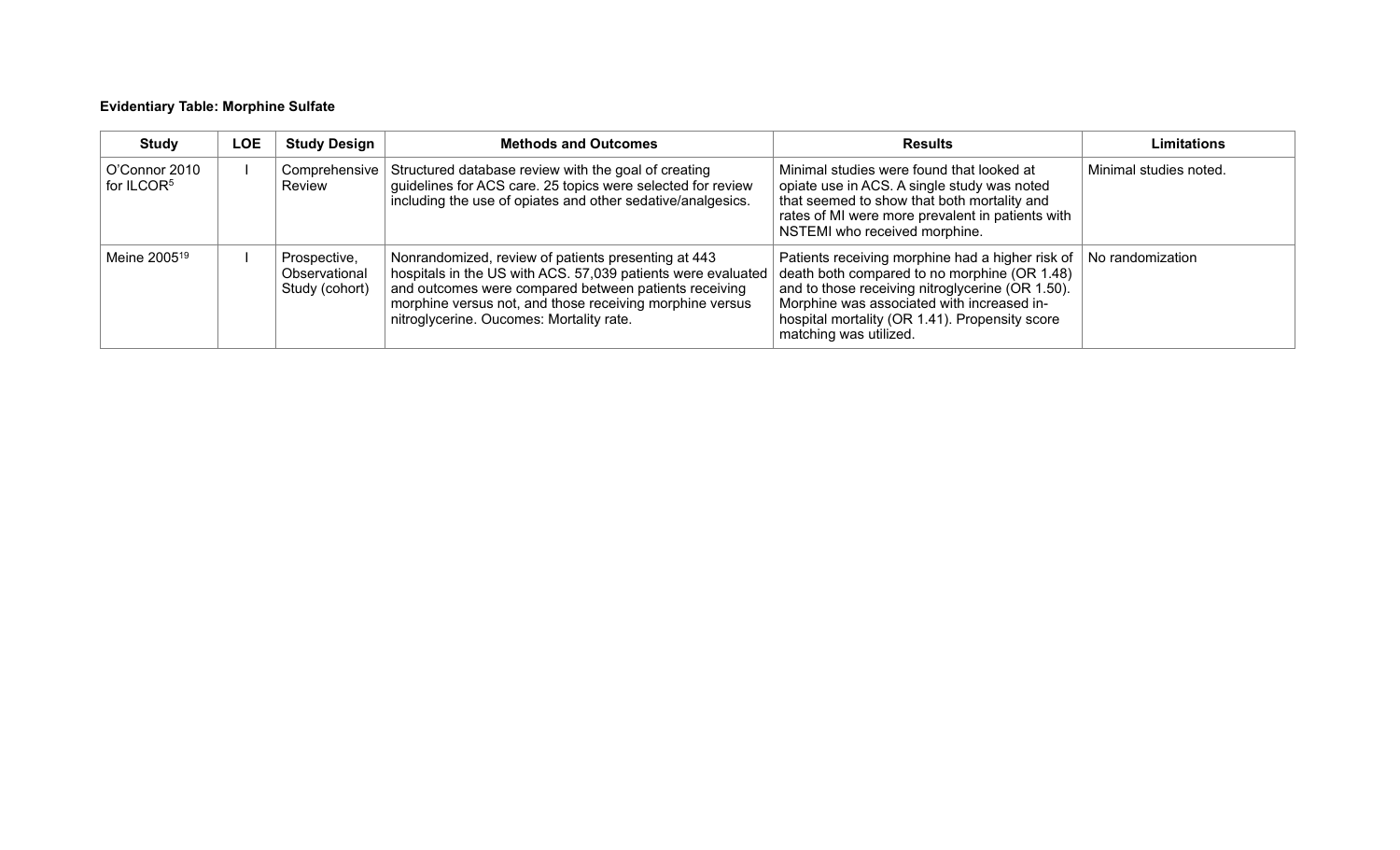## **Evidentiary Table: Pre-hospital 12-lead EKG**

| <b>Study</b>                            | <b>LOE</b>   | <b>Study Design</b>                             | <b>Methods and Outcomes</b>                                                                                                                                                                                                                                                                                                                                                                                                      | <b>Results</b>                                                                                                                                                                                                                                                                                                                                                     | <b>Limitations</b>                                                                                                   |
|-----------------------------------------|--------------|-------------------------------------------------|----------------------------------------------------------------------------------------------------------------------------------------------------------------------------------------------------------------------------------------------------------------------------------------------------------------------------------------------------------------------------------------------------------------------------------|--------------------------------------------------------------------------------------------------------------------------------------------------------------------------------------------------------------------------------------------------------------------------------------------------------------------------------------------------------------------|----------------------------------------------------------------------------------------------------------------------|
| O'Connor 2010<br>for ILCOR <sup>5</sup> |              | Comprehensiv<br>e Review                        | Structured database review with the goal of creating<br>guidelines for ACS care. 25 topics were selected for review<br>including the use of Pre-hospital and emergency department<br>EKG in the diagnosis of STEMI.                                                                                                                                                                                                              | 5 studies showing the utility of prehospital EKG<br>and transmission. 16 studies suggesting non-<br>physicians (paramedics and nurses) are able to<br>accurately diagnose STEMI. Multiple studies<br>suggesting benefit to augmenting prehospital<br>EKG diagnosis with computer assistance.                                                                       | No recommendation on<br>prehospital right-sided EKG                                                                  |
| Ionnidis 2001 <sup>20</sup>             | $\mathbf{H}$ | Meta-analysis                                   | Systematic review and metanalysis of all English literature<br>between 1966 and 1998 on out-of-hospital EKG. Sensitivity,<br>specificity and odds ratios were calculated. Outcomes: time<br>savings, early ventricular function, early mortality, long-term<br>survival.                                                                                                                                                         | Sensitivity for acute MI were 68%, specificity<br>was 97% with diagnostic OR of 104.<br>Conclusions are that pre-hospital 12-lead-EKG<br>has "excellent diagnostic performance" for<br>detecting acute MI                                                                                                                                                          | Prospective and retrospective<br>non-randomized trials included<br>in analysis.                                      |
| Kudenchuk<br>199821                     |              | Prospective,<br>observational<br>Study (cohort) | Prehospital EKGs were obtained in 3,027 consecutive<br>patients with symptoms of acute MI as part of the MITI<br>project on prehospital versus hospital thrombolysis. The<br>patients were then followed in hospital and the final hospital<br>discharge diagnosis was used to diagnose acute MI.<br>Outcomes: Utility of prehospital EKG in diagnosing acute MI.                                                                | ST segment and T/Q wave changes were much<br>more prevalent on prehospital and in-hospital<br>EKGs in those with acute MI as compared to<br>those without. Conclusion was that prehospital<br>EKG can identify acute MI.                                                                                                                                           | Original study was looking at<br>benefit of prehospital<br>fibrinolysis. The EKG analysis<br>was a subsequent study. |
| Feldman 2005 <sup>22</sup>              |              | Prospective,<br>observational<br>Study (cohort) | Paramedics in a large urban system all underwent a 6-hour<br>EKG training and patients with clinical suspicion of acute MI<br>were enrolled over 8 months. EKGs were interpreted by<br>paramedics, EM physician, cardiologist and a third, blinded<br>physician who assigned a final diagnosis based on WHO<br>criteria for acute MI. Outcomes: Accuracy of paramedics EKG<br>interpretation.                                    | 166 patients were enrolled. Paramedics<br>correctly identified 20 of 25 patients with STEMI<br>and incorrectly identified 4 patients as STEMI.<br>Paramedic interpretation was comparable to<br>blinded EM physician (94 vs 93% accuracy) and<br>cardiologist (95%).                                                                                               | Single system. 6-hour EKG<br>training may not be practical<br>for some systems.                                      |
| Le May 2006 <sup>23</sup>               |              | Prospective,<br>observational<br>study (cohort) | A STEMI tool, based on 12-lead EKG, was developed and<br>employed by an urban EMS system in Canada. Paramedics<br>had 8-hours EKG training as part of their certificate.<br>Paramedics then used the tool to diagnose STEMI in the<br>field. 2 EM physicians and 1 Cardiologist independently<br>reviewed the blinded EKGs using the same diagnostic<br>criteria. Outcome: Accuracy of paramedic EKG interpretation<br>of STEMI. | 967 patients were evaluated and EKGs were<br>available in 97% of them. 411 patients had the<br>STEMI tool. Paramedics missed STEMI in 3<br>patients and incorrectly assigned STEMI in 13<br>patients. Sensitivity for diagnosis was 95% and<br>specificity was 96%. Conclusion: Paramedics<br>can accurately diagnose STEMI in the field<br>based on EKG findings. | Poor compliance with decision<br>tool led to only 43% of patients<br>receiving the full study<br>protocol.           |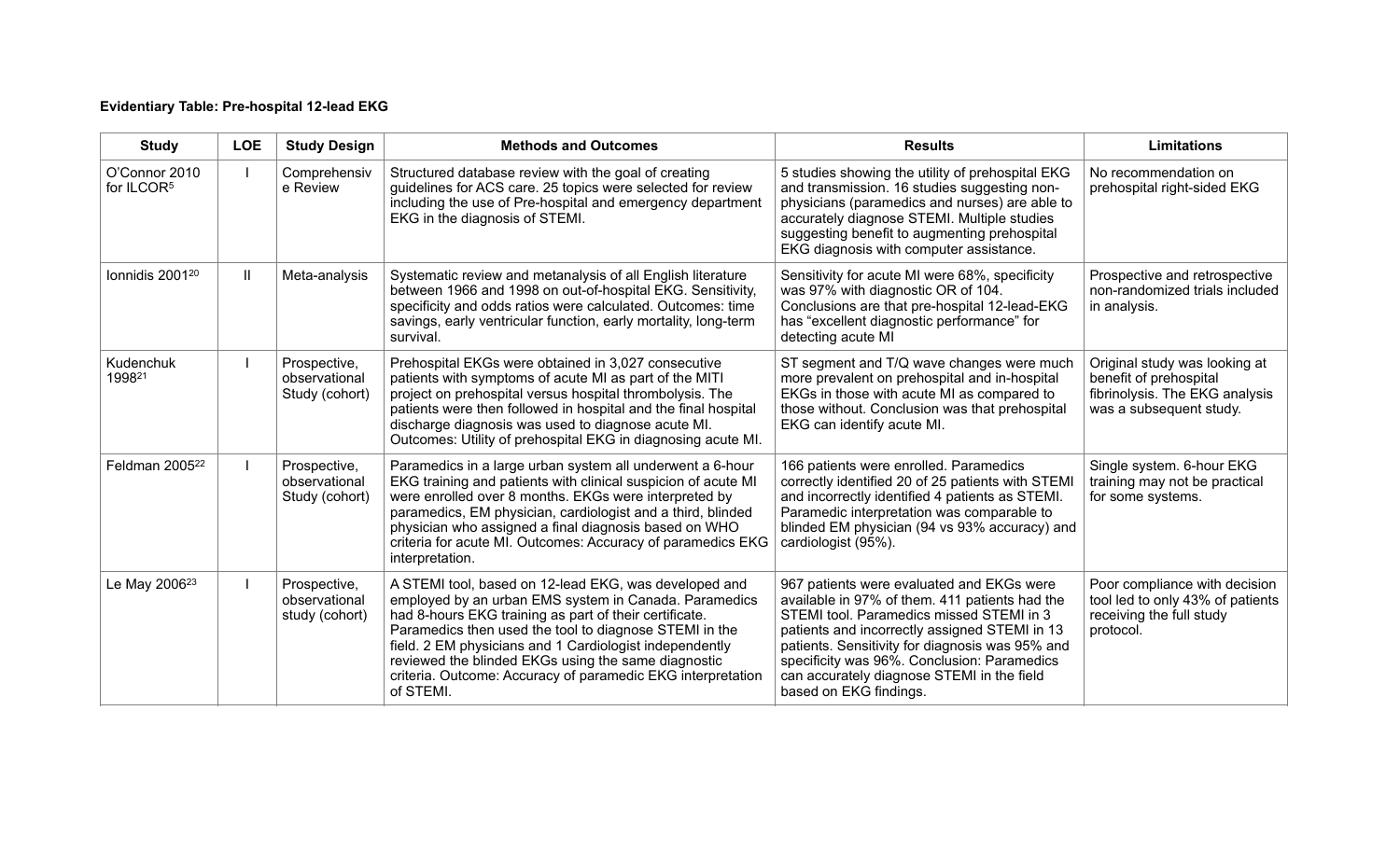| Van't Hof 2006 <sup>24</sup> |               | Prospective,<br>observational<br>study (cohort)                        | Originally part of the On-TIME trial, 209 patients were<br>included after prehospital diagnosis of acute MI compared to<br>258 patients who were diagnosed at a non-PCI center.<br>Outcomes: accuracy of diagnosis, time to treatment, LV<br>function, clinical outcome.                                                                                                                                                              | Patients triaged by ambulance had a correct<br>acute MI diagnosis 95% of the time compared<br>to 99% when coming from non-PCI hospital.<br>Ambulance interpretation was independently<br>associated with LVEF >40%.                                                                                           | No randomization. Decision to<br>send to a non-PCI center<br>made based on whether or not<br>ambulance had 12-lead<br>capabilities. |
|------------------------------|---------------|------------------------------------------------------------------------|---------------------------------------------------------------------------------------------------------------------------------------------------------------------------------------------------------------------------------------------------------------------------------------------------------------------------------------------------------------------------------------------------------------------------------------|---------------------------------------------------------------------------------------------------------------------------------------------------------------------------------------------------------------------------------------------------------------------------------------------------------------|-------------------------------------------------------------------------------------------------------------------------------------|
| Millar-Craig<br>199726       | $\mathbf{II}$ | Prospective,<br>controlled<br>study                                    | Phase I: After extensive training in EKG interpretation and<br>acute MI diagnosis, paramedics transported patients to the<br>emergency department for evaluation, treatment and transfer<br>to the CCU. Phase II: Paramedics that had at least 80%<br>accuracy in EKG interpretation were allowed to transport<br>directly to the CCU for decision on thrombolytic therapy.<br>Outcomes: EKG diagnosis accuracy, Door-to-needle time. | Accuracy of STEMI diagnosis by paramedics<br>was 87.5% in phase I and 92% in phase II. Call<br>to thrombolysis time was reduced from 154<br>minutes to 93 minutes and door-to-needle time<br>was reduced from 97 minutes to 37 minutes.                                                                       | Non-randomized study.<br>Significant training involved for<br>paramedic crews may not<br>translate easily to many EMS<br>systems.   |
| Verbeek 2012 <sup>27</sup>   | $\mathbf{H}$  | Retrospective<br>Observational<br>Study                                | 325 charts with diagnosis of STEMI were reviewed in an<br>urban EMS system that requires up to 3 EKGs in their chest<br>pain protocols. Sensitivities for STEMI were calculated based<br>on initial and subsequent EKGs.                                                                                                                                                                                                              | 84.6% of STEMI were identified with the first<br>EKG, 93.8% with first or second and 100% with<br>first, second and third EKG. This suggests<br>repeat EKGs are beneficial in diagnosing<br>STEMI.                                                                                                            | Retrospective study. Single<br>EMS system.                                                                                          |
| Bradley 2006 <sup>28</sup>   | Ш             | Cross-<br>Sectional<br>Study                                           | Survey developed for 365 hospitals to identify which, of 28<br>different strategies, was most associated with decreased<br>doo-to-balloon times in STEMI. Multivariate regression<br>analysis performed.                                                                                                                                                                                                                              | Six strategies were associated with reduced<br>door-to-balloon time, including a 15.4 minute<br>reduction when paramedic field report is used to<br>activate the catheterization laboratory.                                                                                                                  | Respondents were singular<br>individuals at the hospital and<br>the reported policies were not<br>verified.                         |
| Kudenchuk<br>199129          |               | Prospective,<br>observational<br>study (cohort)                        | Prehospital EKG was obtained in 1,189 participants during ar<br>ongoing study on thrombolytic therapy. Outcomes: Accuracy<br>of computer interpretation of EKG for STEMI.                                                                                                                                                                                                                                                             | Positive predictive value of acute MI with<br>computer-interpretation vs physician was 94 vs<br>86% respectively. NPV was 81 vs 85%.<br>Conclusion suggests prehospital screen for<br>acute MI with computer interpretation is feasible<br>and highly specific.                                               | Older study, no randomization,<br>older technology.                                                                                 |
| Dhruva 2007 <sup>30</sup>    | $\mathbf{II}$ | Prospective,<br>observational<br>study using<br>historical<br>controls | The STAT-MI network was created to integrate wireless<br>technology to transmit prehospital EKGs. Prospectively<br>collected data from the STAT-MI network was analyzed to<br>determine if transmission of prehospital EKGs to PCI-capable<br>hospitals leads to a decrease in door-to-balloon times.                                                                                                                                 | 80 EKGs were transmitted by the network<br>during the study period (7 months). Door to<br>intervention decreased to 80.1 minutes from<br>145.6 minutes using the historical control (prior<br>to implementing STAT-MI). Conclusion is that<br>prehospital transmission can decrease door-to-<br>balloon time. | Historical control group. Non-<br>randomized study.                                                                                 |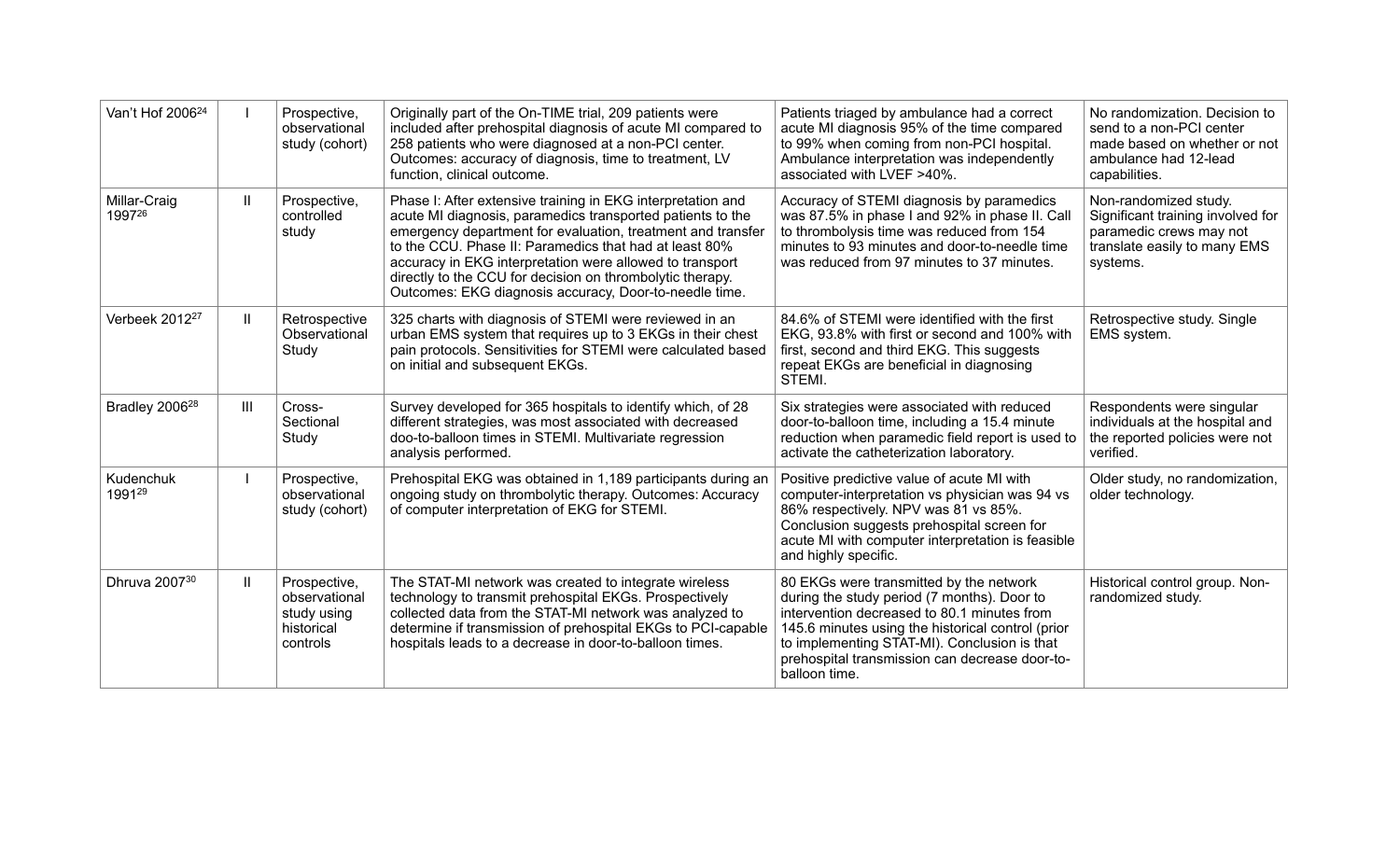## **Evidentiary Table: Regionalization of STEMI Care**

| <b>Study</b>                 | <b>LOE</b> | <b>Study Design</b>                                | <b>Methods and Outcomes</b>                                                                                                                                                                                                                                                                                                                                             | <b>Results</b>                                                                                                                                                                                                                                                                                                                                                                         | <b>Limitations</b>                                                                                                                        |
|------------------------------|------------|----------------------------------------------------|-------------------------------------------------------------------------------------------------------------------------------------------------------------------------------------------------------------------------------------------------------------------------------------------------------------------------------------------------------------------------|----------------------------------------------------------------------------------------------------------------------------------------------------------------------------------------------------------------------------------------------------------------------------------------------------------------------------------------------------------------------------------------|-------------------------------------------------------------------------------------------------------------------------------------------|
| O'Gara 2013 for<br>the AHA40 |            | Comprehensiv<br>e Review/<br>Clinical<br>Guideline | Comprehensive review on the treatment of ST-elevation MI,<br>including the role of regionalized systems of STEMI care with<br>the goal of creating practice guidelines for patients with acute<br>MI.                                                                                                                                                                   | Regionalized systems of care is given a class I<br>recommendation by the AHA including<br>recommendations for immediate transport to<br>PCI center, if available within 120 minutes or<br>fibrinolysis if no available PCI center.                                                                                                                                                     | These are clinical guidelines<br>and not original research,<br>though all recommendations<br>are based on clinical studies.               |
| Keeley<br>200331             |            | Quantitative<br>Review/<br>Metanalysis             | Search of published works were performed and identified 23<br>randomized controlled trials of patients randomized to primary<br>PCI vs fibrinolysis. Outcomes: Death, reinfarction, stroke.                                                                                                                                                                             | Primary PCI more effective than fibrinolysis at<br>reducing death (7 vs 9%), reinfarction (5 vs 7%)<br>and stroke (1 vs 2%). Conclusions: Primary PCI<br>is a more effective treatment than fibrinolysis for<br>treatment of STEMI.                                                                                                                                                    | Not all principal investigators<br>could be contacted and there<br>were many variations in study<br>protocols and patient<br>populations. |
| McNamara<br>200632           |            | Prospective,<br>observational<br>study (cohort)    | Data from the National Registry of Myocardial Infarction was<br>used to study a cohort of 29,222 STEMI patients who received<br>PCI within 6 hours of presentation. Outcomes: in-hospital<br>mortality based on door-to-balloon time.                                                                                                                                   | Longer door-to-balloon time was associated<br>with increased in-hospital mortality with the<br>lowest mortality being within 90 minutes (3%)<br>and highest mortality being greater than 150<br>minutes (7.4%). Door-to-balloon time of >90<br>minutes associated with increased mortality (OR<br>1.42; 95% CI 1.24 to 1.62).                                                          | No randomization.                                                                                                                         |
| Nallamothu<br>200733         | $\vert$ 11 | Prospective,<br>observational<br>study (cohort)    | Multinational study collecting data on ACS care. This is an<br>observational study on this prospectively collected data.<br>Primary outcome was 6-month mortality with the variable<br>being door-to-balloon times for PCI and door-to-needle time<br>for fibrinolysis.                                                                                                 | 3959 total patients with 1786 (45.1 %) receiving<br>fibrinolysis and 2173 (54.9%) receiving PCI. PCI<br>patients had 0.18% increased mortality per 10<br>min delay between 90 and 150 min and<br>fibrinolysis patients had a 0.30% increased<br>mortality per 10 min delay between 30 and 60<br>min.                                                                                   | No randomization, missing or<br>incomplete information and<br>possible confounding with<br>unmeasured covariates.                         |
| Langabeer<br>201436          | Ш          | Retrospective<br>cohort                            | This study reviews the impact of STEMI regionalization on<br>door-to-balloon time in an urban EMS system. 15 months of<br>data were reviewed looking at all diagnoses of STEMI who<br>were treated with primary PCI. The study excluded transfers.<br>These patients were compared to those who self presented to<br>the ED with STEMI. Outcomes: Door-to-balloon time. | 747 total patients were identified. An 11.1<br>minute reduction in door-to-balloon time was<br>found with EMS transport vs self-transport. In<br>addition, when medics activated the<br>catheterization lab from the field, door-to-<br>balloon times were reduced by 43 min (38%).<br>Conclusion: EMS engagement with STEMI<br>treatment actively decreases door-to-balloon<br>times. | Difficult to generalize to rural<br>populations. No<br>randomization.                                                                     |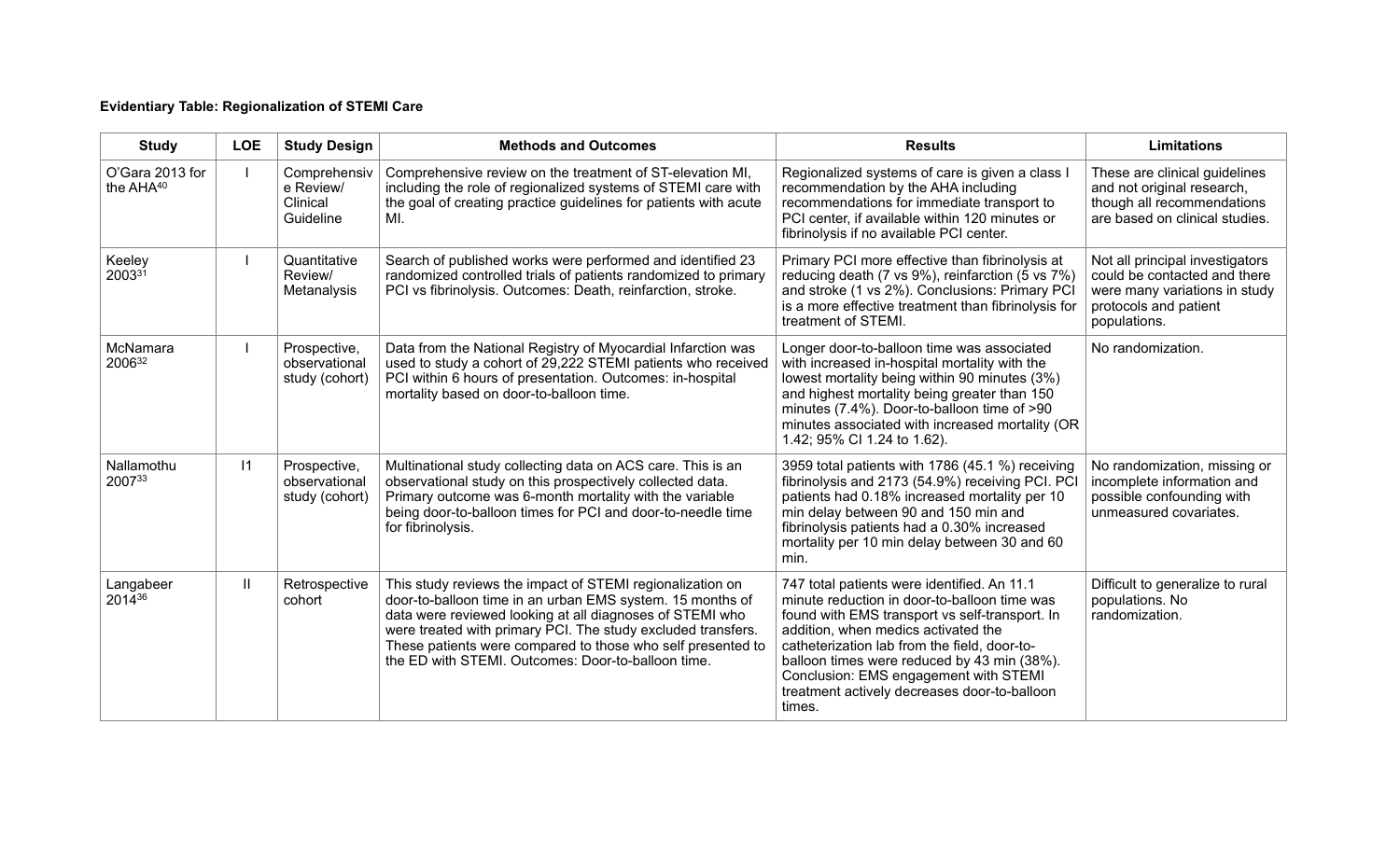## **Evidentiary Table: Prehospital Fibrinolysis**

| Study                                                   | LOE | <b>Study Design</b>                                  | <b>Methods and Outcomes</b>                                                                                                                                                                                                                             | <b>Results</b>                                                                                                                                                                                                                           | <b>Limitations</b>                                                                                                              |
|---------------------------------------------------------|-----|------------------------------------------------------|---------------------------------------------------------------------------------------------------------------------------------------------------------------------------------------------------------------------------------------------------------|------------------------------------------------------------------------------------------------------------------------------------------------------------------------------------------------------------------------------------------|---------------------------------------------------------------------------------------------------------------------------------|
| <b>FTT</b><br>Collaborative<br>Group 1994 <sup>38</sup> |     | Systematic<br>Review/<br>metanalysis                 | 9 randomized controlled trials, randomizing more than 1000<br>patients to fibrinolysis versus placebo were reviewed for<br>demographic data, clinical presentations and outcome data.<br>Outcomes: Death, major adverse events (stroke,<br>hemorrhage). | Absolute mortality reduction of 30 per 1000 for<br>patients with STEMI and BBB within the first 6<br>hours of treatment. Excess of deaths from<br>fibrinolysis on day 1 of treatment, but significant<br>mortality benefit on days 2-35. | Early review, no comparison<br>with PCI.                                                                                        |
| <b>AIMS Trial Study</b><br>Group <sup>39</sup>          |     | Double-<br>blinded<br>randomized<br>controlled trial | 1004 patients randomized to streptokinase versus placebo.<br>Interim mortality analysis was performed. Outcome: 30 day<br>mortality                                                                                                                     | 61 out of 502 patients on placebo died within 30<br>days (12.2%) vs 32 of 502 patients who were<br>given streptokinase (6.4%). The study was<br>halted early due to the 47% decrease in<br>mortality.                                    | Full study not completed,<br>though interim data is<br>convincing and required<br>stoppage of the study for<br>ethical reasons. |
| O'Gara<br>2013 for the<br>AHA <sup>40</sup>             |     | Comprehensiv<br>e Review/<br>Clinical<br>Guidelines  | Comprehensive review on the treatment of ST-elevation MI,<br>including the role of fibrinolysis with the goal of creating<br>practice guidelines for patients with acute MI.                                                                            | Class I recommendation with Level A evidence<br>to perform fibrinolysis on patients with STEMI<br>when it is anticipated that PCI will not be<br>available within 120 minutes.                                                           | These are clinical guidelines<br>and not original research,<br>though all recommendations<br>are based on clinical studies.     |